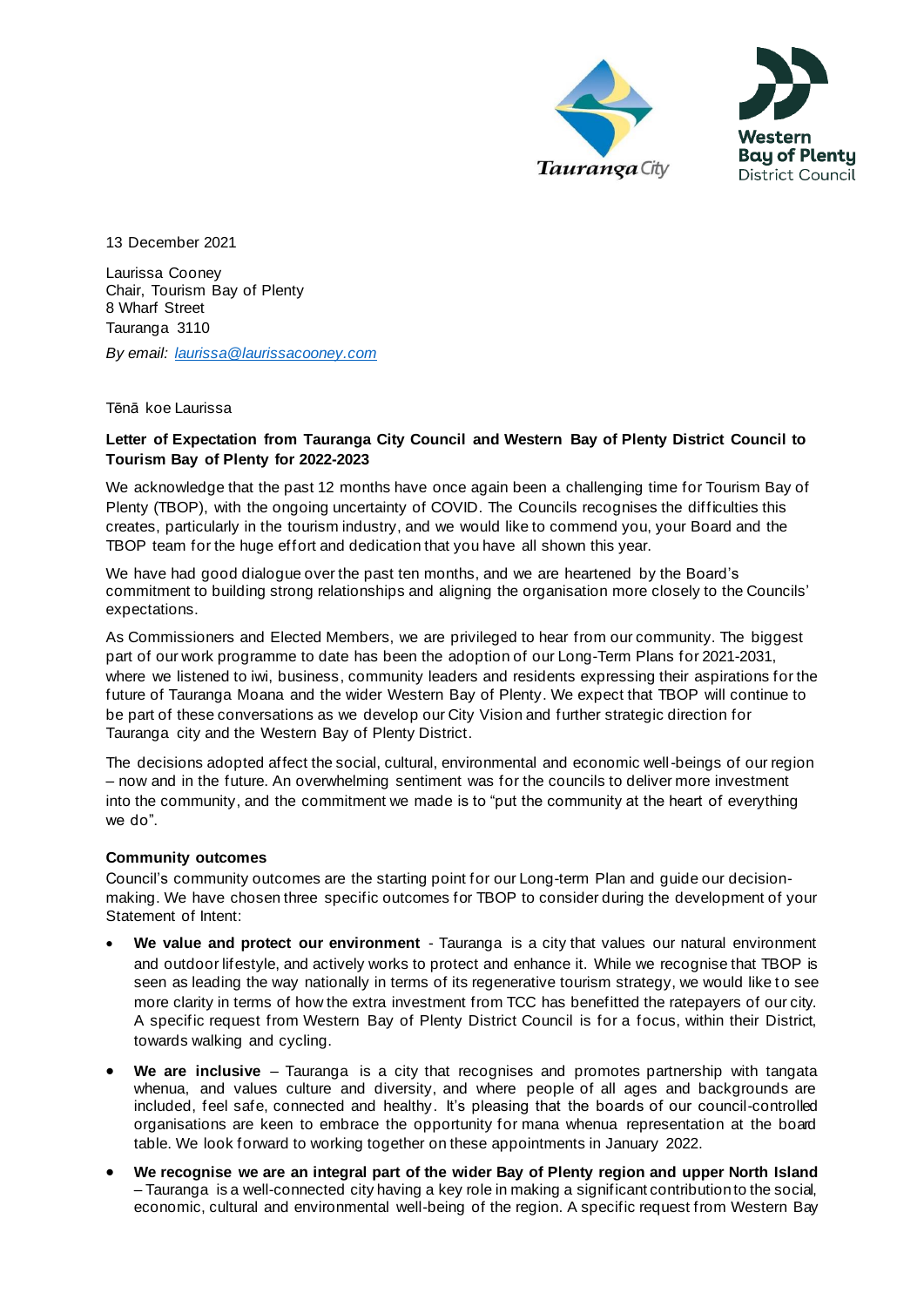of Plenty District Council is that TBOP maintains training and upskilling tourism providers across the region. In addition, the Commissioners would like to see a strong focus from TBOP on the rebuild of the tourism industry following the impacts of the COVID pandemic.

### **Accountability and Transparency**

The councils are required to provide accountability for the public funds that it provides across the business, and for not-for-profit organisations. We would also like to see TBOP identify opportunities to deliver operational efficiencies through shared service delivery models with Council and look forward to seeing the results of this in the coming year.

Transparency requires visibility of funding to ensure that it has been used for intended public -good outcomes. In particular, we would like to see the Board work towards having more public oversight.

#### **Purpose and values**

In addition, Tauranga City Council has an overarching purpose statement and values that we expect our staff to observe, which should also guide how staff of our council-controlled organisations are expected to work with the Councils and the community, and be incorporated into your accountability documents:

#### **Our purpose – we're here to make Tauranga better**

#### **Our values:**

- pono/integrity *– we do what we say we will do*
- manaakitanga/respect *we listen to all views and show we care*
- whaia te tika/service *we do the right thing for our community and each other*
- whanaungatanga/collaboration *– we work together and create connections.*

Through our governance-to-governance meetings we have begun the mahi of building strong relationships and can expect to continue this in the coming year. The Pedersen Review (2020) recommended *"that the concept of the Council and its council-controlled organisations being part of a 'Tauranga City Council Group' that has common desired community outcomes, be the overarching principle of accountability documents and interactions between the respective organisations."*

We have included a Statement of Intent template with this year's Letter of Expectation, to provide clearer guidance to our council-controlled organisations, and to ensure greater group consistency.

We also expect that you will work with us and our other council-controlled organisations on the promotion of Tauranga and the Western Bay of Plenty as a destination, including supporting TCC with the development of a Tauranga city brand, as well as the implementation of our city events strategy once it has been adopted.

In addition, the Councils expect all council-controlled organisations to actively seek opportunities to utilise the Tauranga City Council and Western Bay of Plenty District Council logos and seek to promote them as the main contributors to operating costs.

#### **Governance and Board professional development**

The Councils have a role in providing training including the induction for new board members. Other training which has more recently been offered includes *Te Kete ā Rohe: Cultural Connections* and we are delighted that many of TBOP's trustees have taken up this enriching opportunity.

Tauranga City Council will provide additional training in 2022, including *Openness and Transparency (Office of the Ombudsman)* and *Managing Risk, Improving Trust and Confidence (Office of the Auditor General)*. These half-day sessions are tailored around council-controlled organisations and offer examples from around the country. Further information will be provided once the details are confirmed.

## **COVID-19 - Health, Safety and Wellbeing**

We take heart in the work that our council-controlled organisations have delivered under the strain of the COVID-19 global pandemic. It is essential that our business continuity plans are updated to include contingency strategies, including the legislative responsibilities for keeping people safe while providing services that deliver to the social wellbeing of our community.